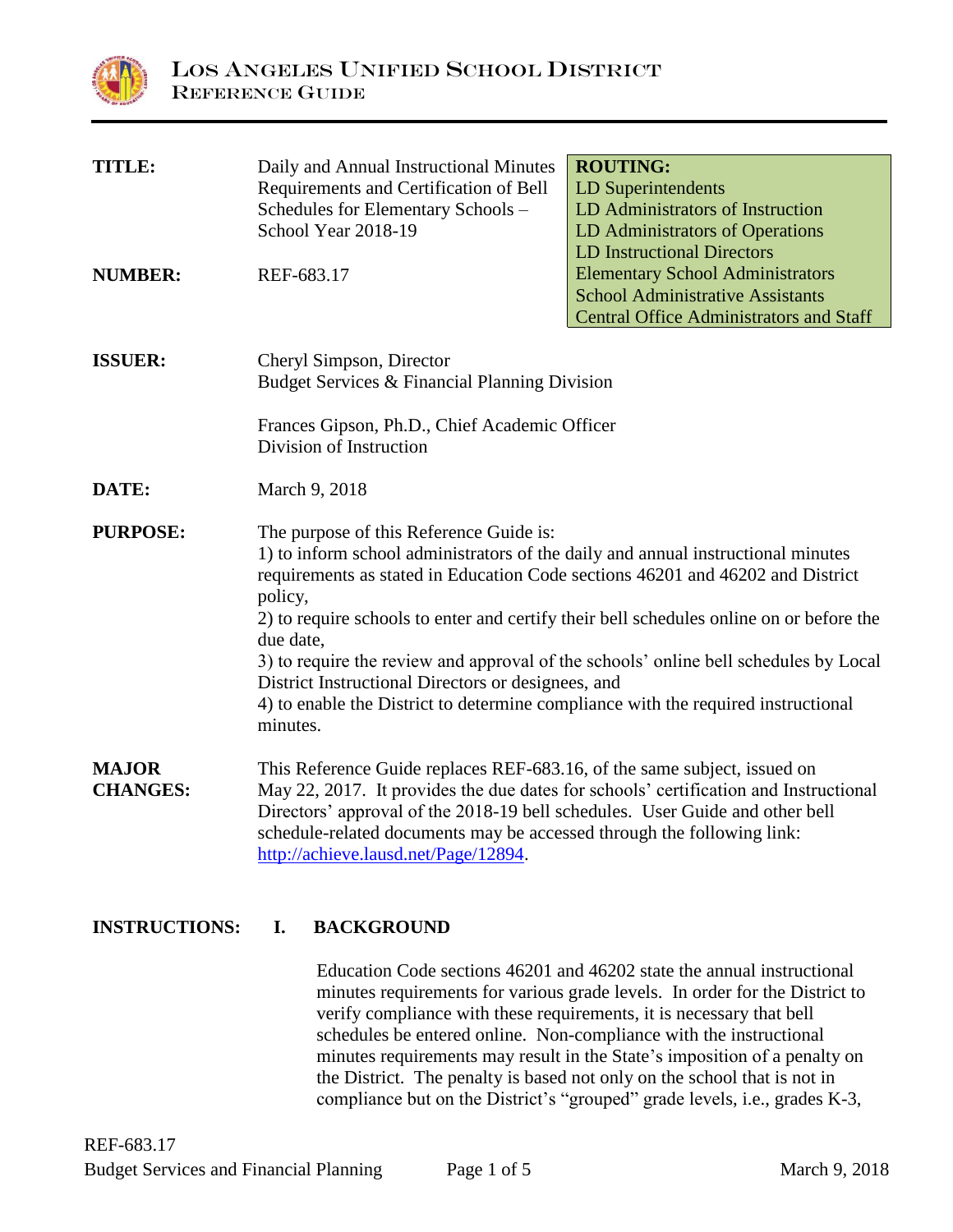

4-6, 7-8, or 9-12. For example, if an elementary school with grades 1 through 6 offered insufficient instructional minutes, the District's penalty will be based on the District's total grades 1-6 Average Daily Attendance (ADA). The penalty for non-compliance could be a significant amount that may impact the District's finances.

In addition to the above, non-compliance may result in conflicts with bargaining unit contracts as well.

# **II. DEFINITION OF INSTRUCTIONAL TIME**

For an educational activity to be considered as instructional time, students participating in the activity must be under the direct supervision of a properly credentialed teacher employed by the District, and the activity must be required for all students.

Lunch, brunch, and recess periods are not considered instructional time.

# **III. INSTRUCTIONAL MINUTES REQUIRED**

This school year, all elementary schools will offer 180 instructional days, and a minimum of 55,100 annual instructional minutes.

The table below reflects the daily instructional minutes requirements for each type of day, as specified in BUL-6144.1, *School Day Schedule Requirements and Schedule Change Requests for Regular, Minimum, Shortened, Banked-Time, and Pupil-Free Days*, dated July 27, 2017. Adherence to these daily minutes requirements, as well as to the prescribed number of days, will help ensure compliance with the annual minutes requirement.

|                                     | Daily Instructional     |
|-------------------------------------|-------------------------|
| Type of School Day                  | <b>Minutes Required</b> |
| <b>Regular Day</b>                  | 319                     |
| <b>Shortened Day</b>                | 284                     |
| <b>Professional Development Day</b> | 259                     |
| Minimum Day                         | 249                     |

*Regardless of the total annual instructional minutes, an elementary school may not offer an instructional day with total daily instructional minutes that are less than the Minimum Day's requirement.*

Minimum and Shortened Days: According to BUL-6144.1, elementary schools are allowed to take up to a maximum of 10 minimum days with no shortened days, or 20 shortened days with no minimum days, or any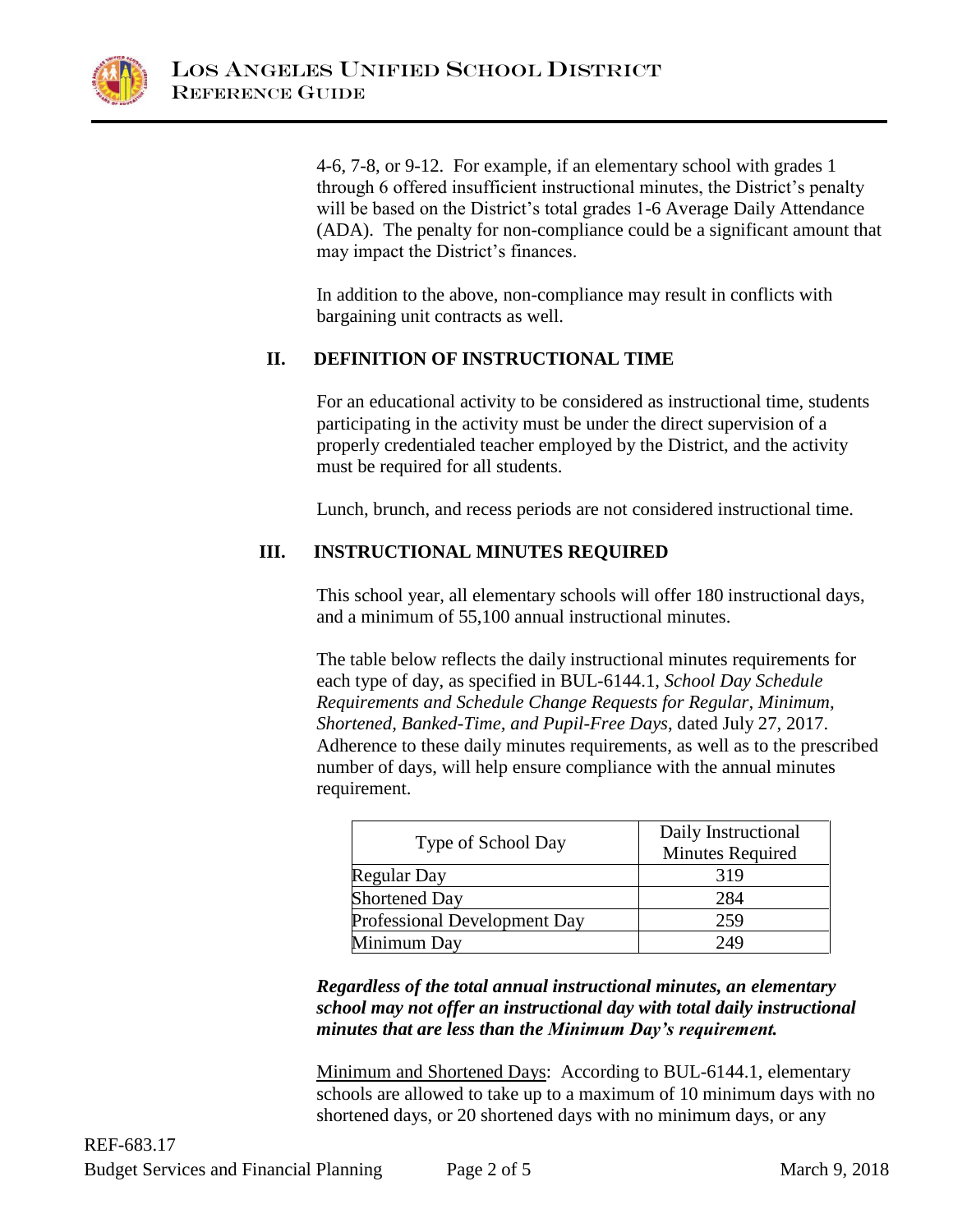

combination of minimum and shortened days as shown in the table below. In addition, schools are to use the online bell schedule system to request the specific days to be taken as Minimum and Shortened Days.

| 20 shortened days and 0 minimum day  |
|--------------------------------------|
| 18 shortened days and 1 minimum day  |
| 16 shortened days and 2 minimum days |
| 14 shortened days and 3 minimum days |
| 12 shortened days and 4 minimum days |
| 10 shortened days and 5 minimum days |
| 8 shortened days and 6 minimum days  |
| 6 shortened days and 7 minimum days  |
| 4 shortened days and 8 minimum days  |
| 2 shortened days and 9 minimum days  |
| 0 shortened day and 10 minimum days  |

Professional Development (PD) Days: The number of PD days is fixed at 26 and the specific PD dates are set each school year by the Division of Instruction. Schools must adhere to the established PD dates unless they have applied and been approved for a waiver to increase or decrease the number of PD days (see MEM-6680.2, *School Waivers for Alternative Configurations,* dated March 9, 2018 for details) or they have requested and been approved for alternate PD dates (requires submission of Attachment D of MEM-6015.5, *School-Site Professional Development Priorities-Banked Time Tuesdays for Elementary Schools*, dated March 9, 2018*).* Schools must submit their printed, certified 2018-19 online bell schedule with their waiver request.

# **IV. ONLINE BELL SCHEDULE**

In order for the District to verify compliance with the instructional minutes requirements, schools must enter and certify all bell schedules online.

Continuing in the 2018-19 school year, schools will use the online bell schedule system to enter and certify their bell schedules. Step-by-step instructions for this system are available in the User Guide (click on this link to access: [http://achieve.lausd.net/Page/12894\)](http://achieve.lausd.net/Page/12894).

**Online bell schedules must be aligned with the meeting patterns in MiSiS and with the actual bell schedules implemented at the school**.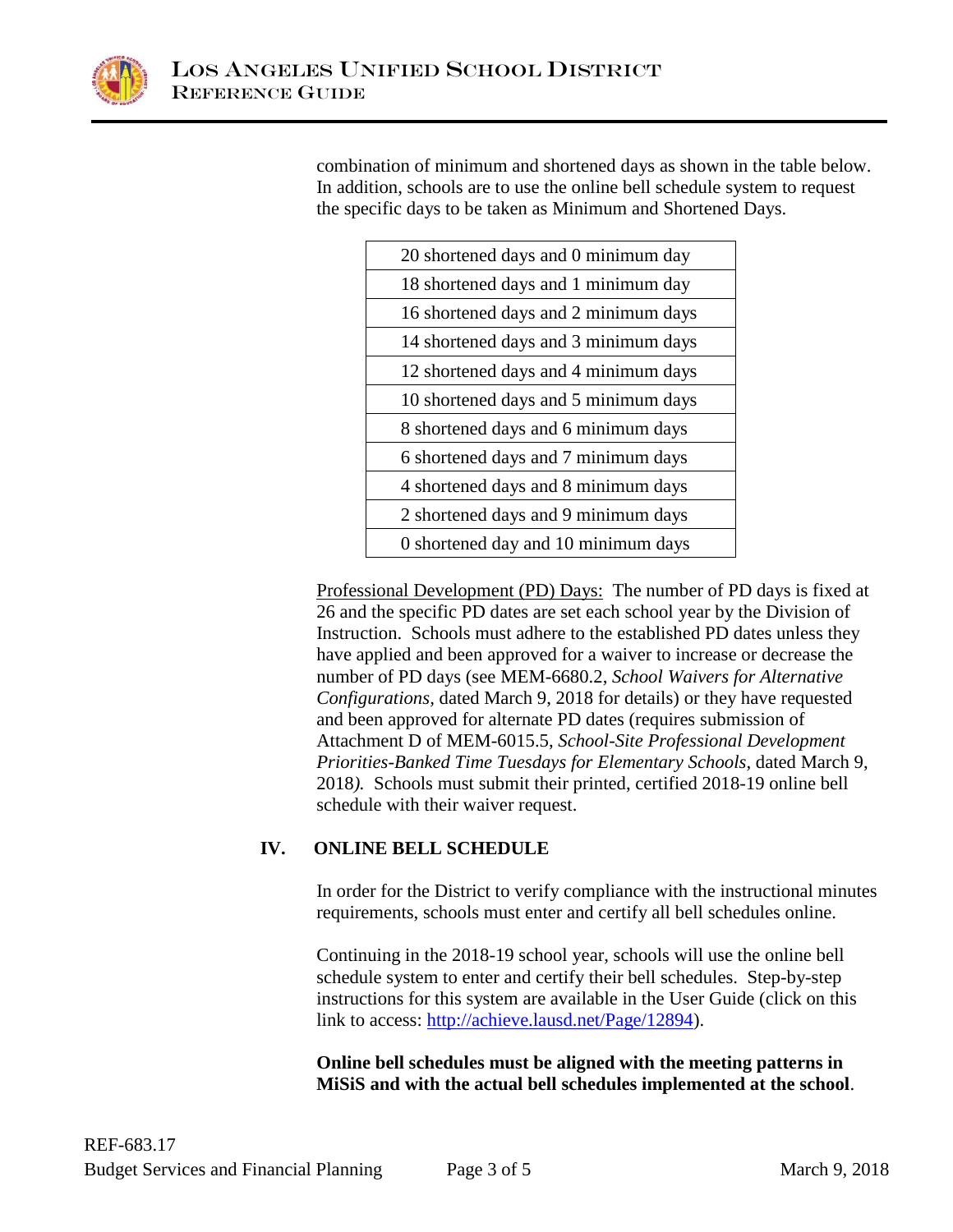

### **V. SCHOOL CERTIFICATION DUE DATE**

The due date for schools to certify their bell schedules is Monday, June 25, 2018. Schools should start working on their Shared Decision Making process early in order to finalize their 2018-19 bell schedules by the certification due date.

### **VI. RESPONSIBILITY FOR COMPLIANCE AND CERTIFICATION**

The school principal is responsible for ensuring that the bell schedules presented on the online bell schedule are the actual schedules for the 2018- 19 school year. The school principal should also ensure that the daily and annual instructional minutes offered comply with the requirements and that the bell schedules are entered and certified online by the due date.

In any case where the instructional minutes are below the requirements, call the Attendance and Enrollment Section immediately for assistance and resolution. Any change in one or more of the schedules at any point in time during the school year should be communicated to Attendance and Enrollment Section before implementation to ensure compliance with the requirements.

### **VII. LOCAL DISTRICT (LD) MONITORING AND APPROVAL**

Schools' bell schedules are subject to review and approval by LD Instructional Directors or their designees. The due date to complete the review and approval of school-certified bell schedules is Friday, September 14, 2018.

LD Instructional Directors or designees have access to their schools' certified online bell schedules, and are able to monitor the progress of their schools' certifications through the online bell schedule system. LD Instructional Directors should ensure that their schools certify their bell schedules by the due date.

Refer to the Local Districts' User Guide for step-by-step instructions. This User Guide will be available in Budget Services' website by Monday, March 26, 2018.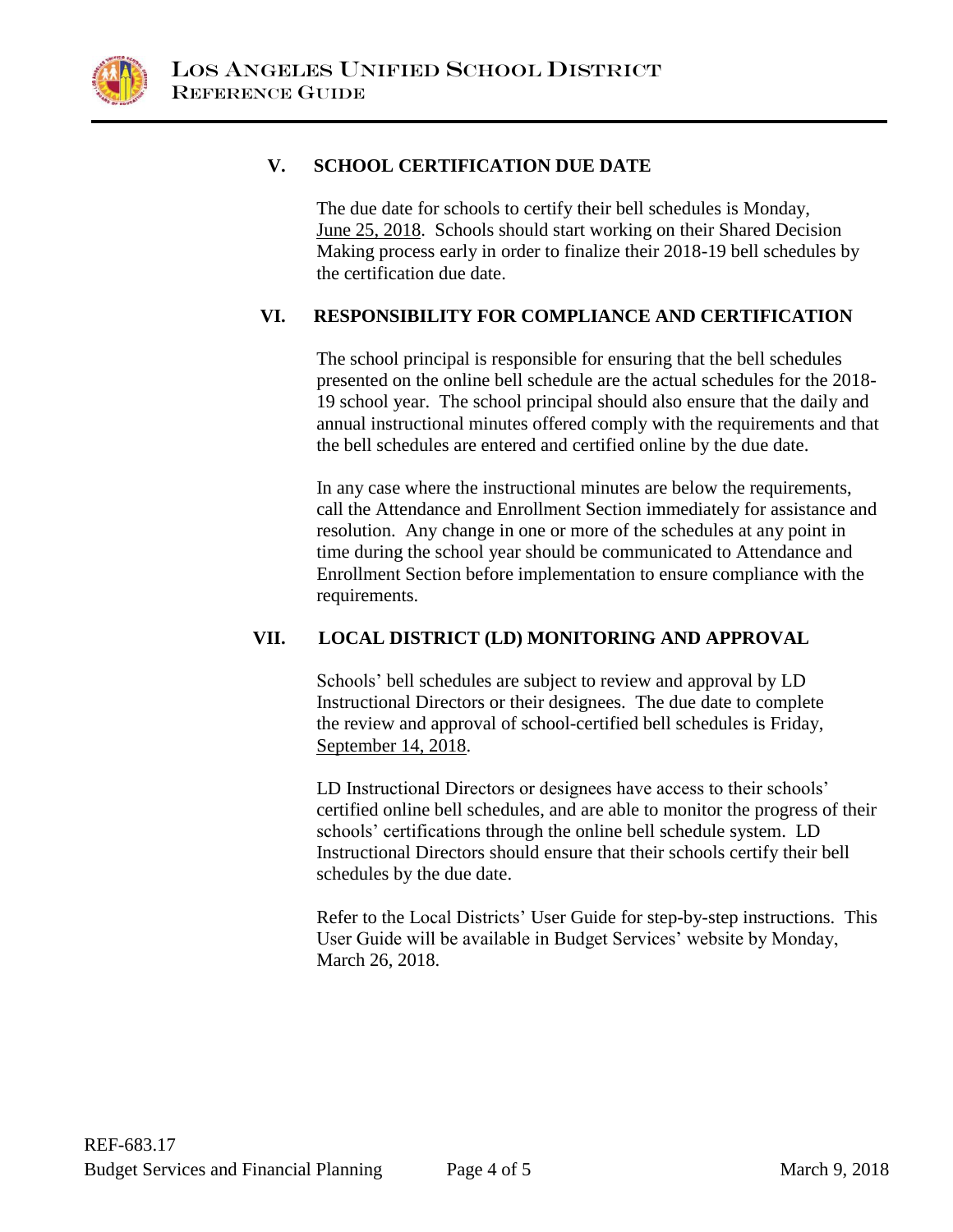

| <b>RELATED</b><br><b>RESOURCES:</b> | BUL-6144.1 | School Day Schedule Requirements and Schedule Change<br>Requests for Regular, Minimum, Shortened, Banked Time, and<br>Pupil-Free Days, dated July 27, 2017 |
|-------------------------------------|------------|------------------------------------------------------------------------------------------------------------------------------------------------------------|
|                                     |            | MEM-6015.5 School-Site Professional Development Priorities-Banked Time<br>Tuesdays for Elementary Schools (2018-19), dated March 9, 2018                   |
|                                     |            | MEM-6680.2 School Waivers for Alternative Configurations, dated March 9,<br>2018                                                                           |
| <b>ASSISTANCE:</b>                  |            | For assistance or further information, contact the Attendance and Enrollment<br>Section at (213) 241-2115 or (213) 241-2196.                               |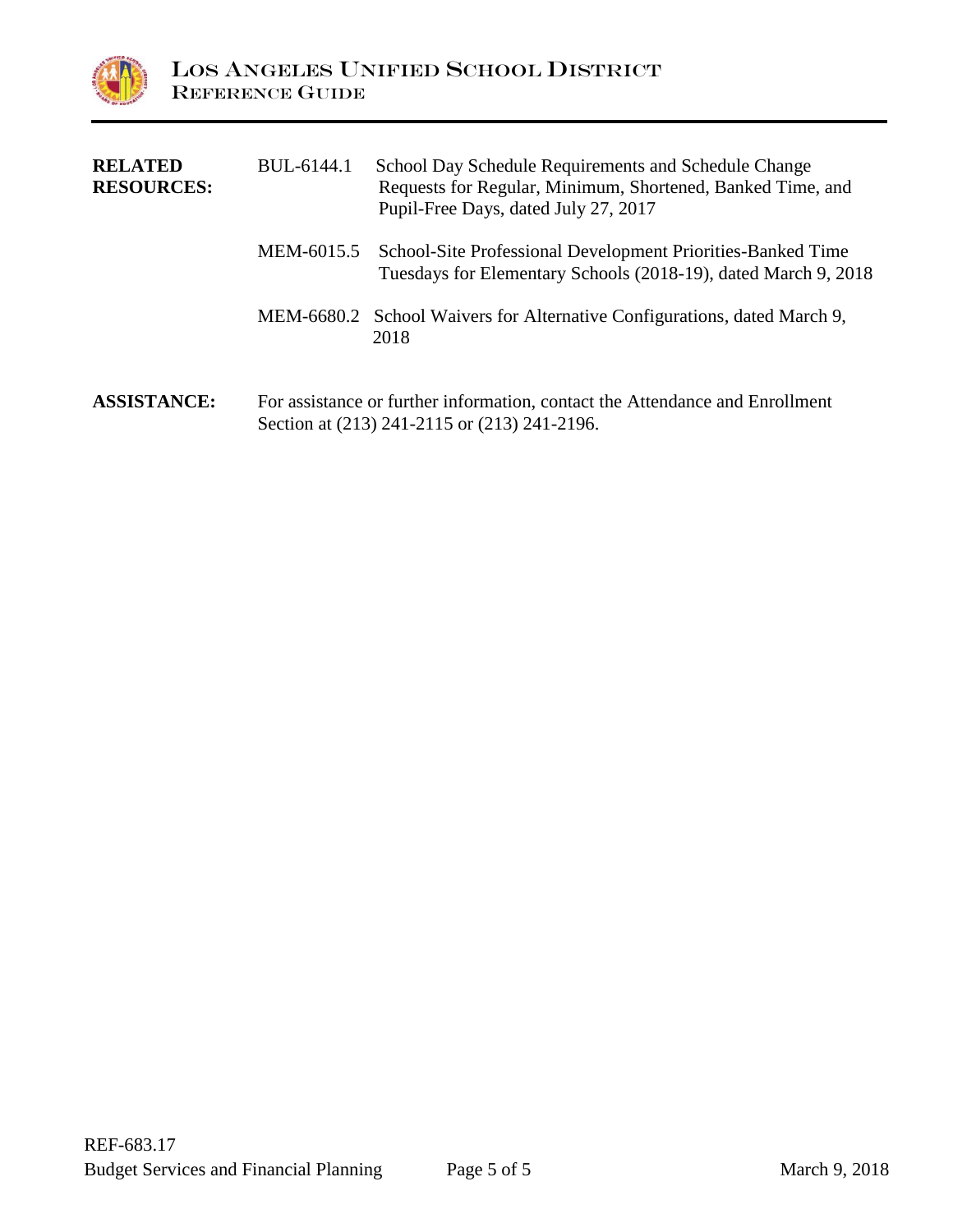

| <b>TITLE:</b>                   | Daily and Annual Instructional Minutes<br>Requirements and Certification of Bell<br>Schedules for High Schools -<br>School Year 2018-19                                                                                                                                                                                                                                                          | <b>ROUTING:</b><br><b>LD Superintendents</b><br>LD Administrators of Instruction<br>LD Administrators of Operations<br><b>LD Instructional Directors</b>                        |
|---------------------------------|--------------------------------------------------------------------------------------------------------------------------------------------------------------------------------------------------------------------------------------------------------------------------------------------------------------------------------------------------------------------------------------------------|---------------------------------------------------------------------------------------------------------------------------------------------------------------------------------|
| <b>NUMBER:</b>                  | REF-685.17                                                                                                                                                                                                                                                                                                                                                                                       | <b>High School Administrators</b><br><b>School Administrative Assistants</b><br><b>Central Office Administrators and Staff</b>                                                  |
| <b>ISSUER:</b>                  | Cheryl Simpson, Director<br>Budget Services & Financial Planning Division<br>Frances Gipson, Ph.D., Chief Academic Officer<br>Division of Instruction                                                                                                                                                                                                                                            |                                                                                                                                                                                 |
| DATE:                           | March 9, 2018                                                                                                                                                                                                                                                                                                                                                                                    |                                                                                                                                                                                 |
| <b>PURPOSE:</b>                 | The purpose of this Reference Guide is:<br>1) to inform school administrators of the daily and annual instructional minutes<br>requirements as stated in Education Code sections 46201 and 46202 and District<br>policy,<br>due date,<br>District Instructional Directors or designees, and<br>4) to enable the District to determine compliance with the instructional minutes<br>requirements. | 2) to require schools to enter and certify their bell schedules online on or before the<br>3) to require the review and approval of the schools' online bell schedules by Local |
| <b>MAJOR</b><br><b>CHANGES:</b> | This Reference Guide replaces REF-685.16, of the same subject, issued on<br>May 22, 2017. It provides the due dates for schools' certification and Instructional<br>Directors' approval of the 2018-19 bell schedules. User Guide and other bell<br>schedule-related documents may be accessed through the following link:<br>http://achieve.lausd.net/Page/12894.                               |                                                                                                                                                                                 |

# **INSTRUCTIONS: I. BACKGROUND**

Education Code sections 46201 and 46202 state the annual instructional minutes requirements for various grade levels. In order for the District to verify compliance with these requirements, it is necessary that bell schedules be entered online. Non-compliance with the instructional minutes requirements may result in the State's imposition of a penalty on the District. The penalty is based not only on the school that is not in compliance but on the District's "grouped" grade levels, i.e., grades K-3,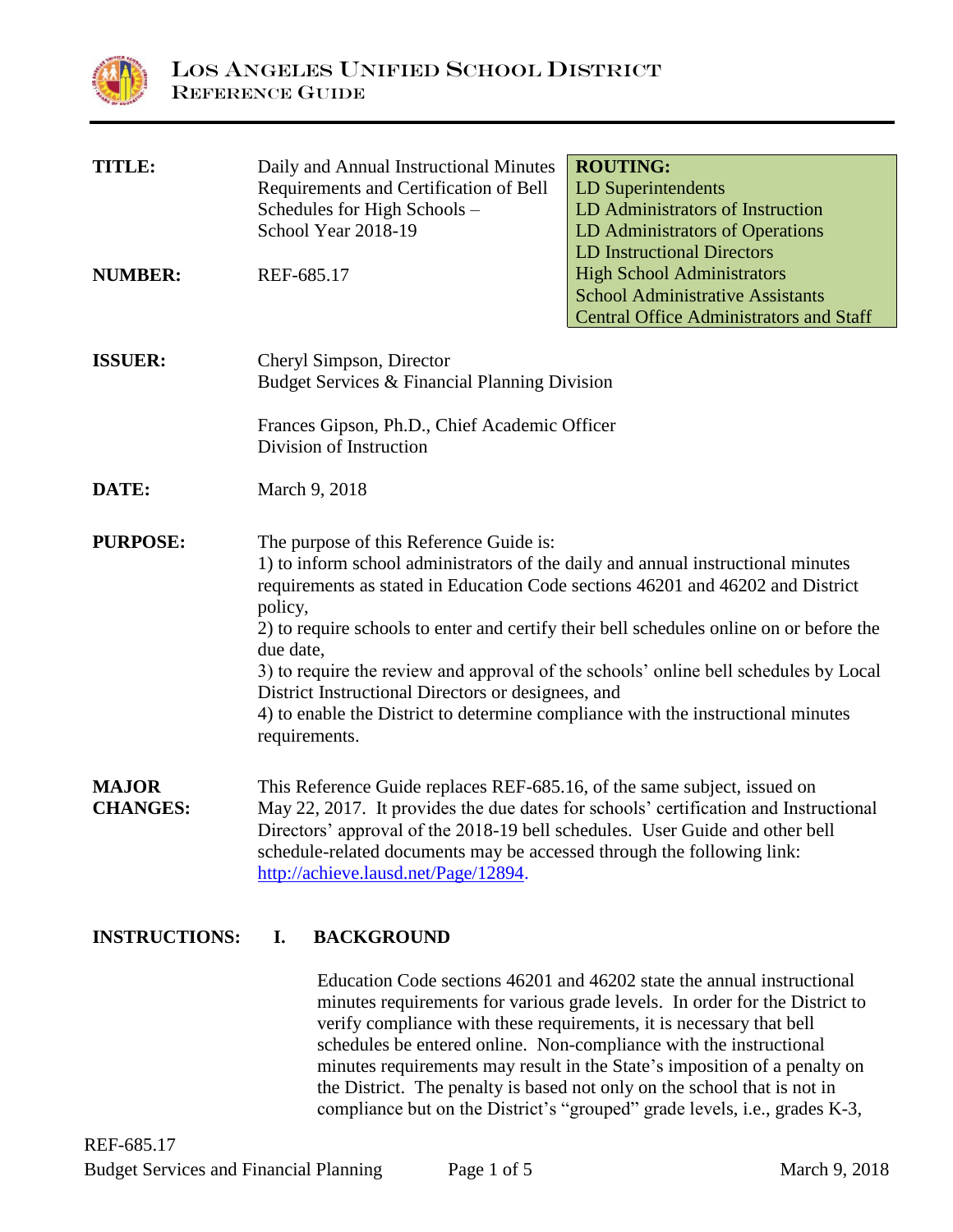

4-6, 7-8, or 9-12. For example, if a high school with grades 9-12 offered insufficient instructional minutes, the District's penalty will be based on the District's total grades 9-12 Average Daily Attendance (ADA). The penalty for non-compliance could be a significant amount that may impact the District's finances.

In addition to the above, non-compliance may result in conflicts with bargaining unit contracts.

### **II. DEFINITION OF INSTRUCTIONAL TIME**

A. Actual Classroom Instruction

Actual classroom instruction is any regularly scheduled classroom activity offered under the direct supervision of a properly credentialed teacher employed by the District for the number of minutes established by the District. Only that time during which courses are required for all students is counted when determining instructional time.

B. Homeroom

Homeroom may be considered instructional activity and counted as instructional time if the activity is under the immediate supervision of a properly credentialed teacher, and students are regularly assigned with their attendance recorded and reported as part of the daily program schedule.

C. Nutrition and Lunch

Nutrition and lunch periods are not considered instructional activity. Lunch time activities in classrooms are not counted as instructional time.

D. Passing Time and Paid Activities

Passing time is that portion of the time between class periods in the same educational program in the same school day that is actual and necessary for students, as a group, to pass from the locations of their immediately preceding class sessions to the locations of their immediately following class sessions. Only one passing time is authorized as instructional time for the periods before and after the lunch and nutrition breaks (usually the passing time following the break). However, the passing time must be distinct from the actual lunch and nutrition breaks, and students must return to an instructional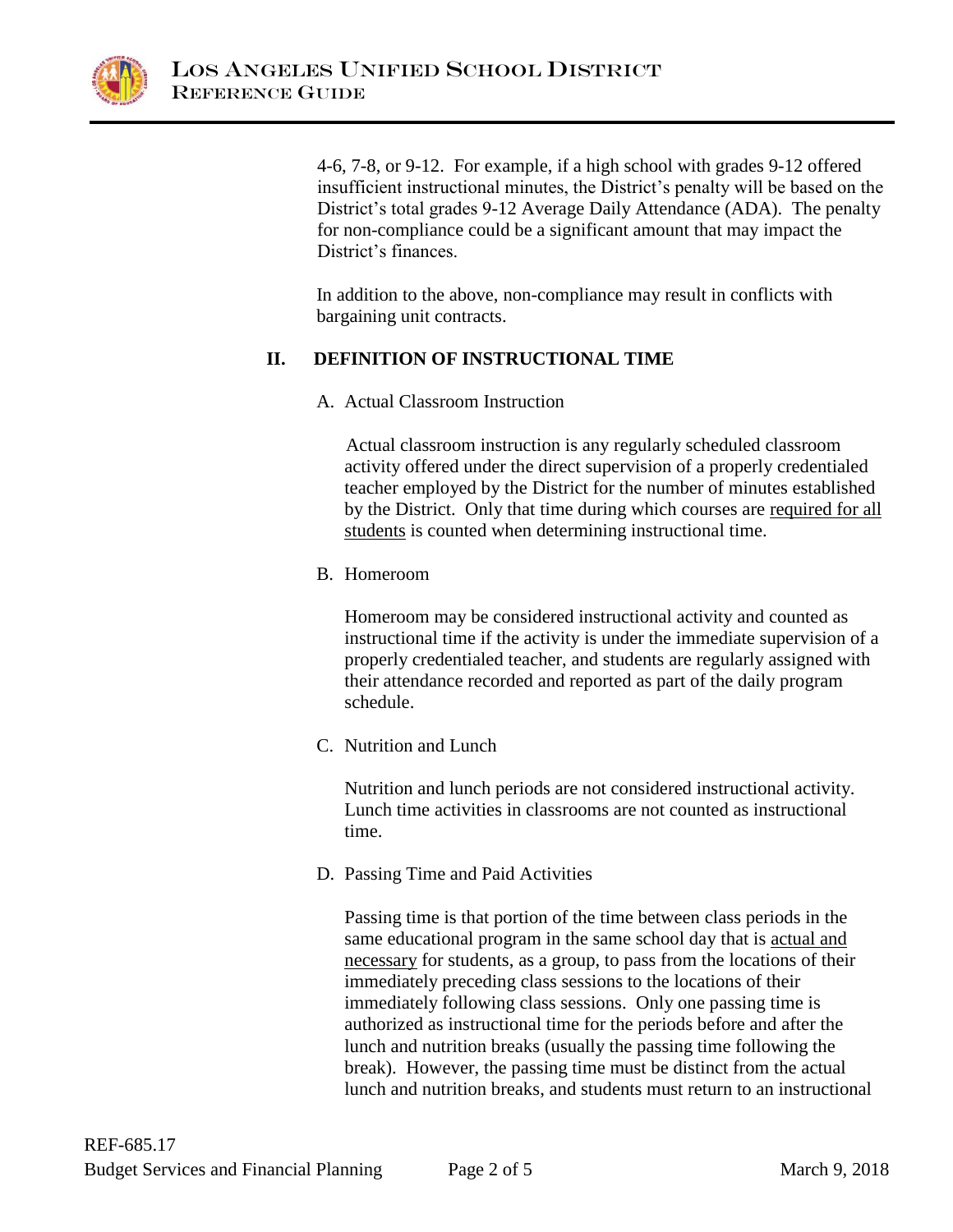

activity after the passing time. In addition, the passing time following the break must be the same duration as the normal passing time.

Passing time must not exceed 10 minutes between classes and must be equal between all classes for each day of the week.

Passing time from one school/program to another is not considered as instructional time. Paid activities (such as dances, etc.), are not counted as instructional time and should be held after school hours.

### **III. INSTRUCTIONAL MINUTES REQUIRED**

### Annual Instructional Minutes Required

This school year, comprehensive high schools will offer 180 instructional days and a minimum of 65,300 annual instructional minutes.

### Daily Instructional Minutes Required

The table below reflects the daily instructional minutes requirements for each type of day, as specified in BUL-6144.1, *School Day Schedule Requirements and Schedule Change Requests for Regular, Minimum, Shortened, Banked-Time, and Pupil-Free Days*, dated July 27, 2017. Adherence to these daily minutes requirements, as well as to the prescribed number of days, will help ensure compliance with the annual minutes requirement.

|                              | Daily Instructional     |
|------------------------------|-------------------------|
| Type of School Day           | <b>Minutes Required</b> |
| <b>Regular Day</b>           | 377                     |
| <b>Shortened Day</b>         | 312                     |
| Professional Development Day | 287                     |
| Minimum Day                  | 247                     |

*Regardless of the total annual instructional minutes, a high school may not offer an instructional day with total daily instructional minutes that are less than the Minimum Day's requirement.*

Minimum and Shortened Days: According to BUL-6144.1, high schools are allowed to take up to a maximum of 10 minimum days with no shortened days, or 20 shortened days with no minimum days, or any combination of minimum and shortened days as shown in the table below. In addition, schools are to use the online bell schedule system to request the specific days to be taken as Minimum and Shortened Days.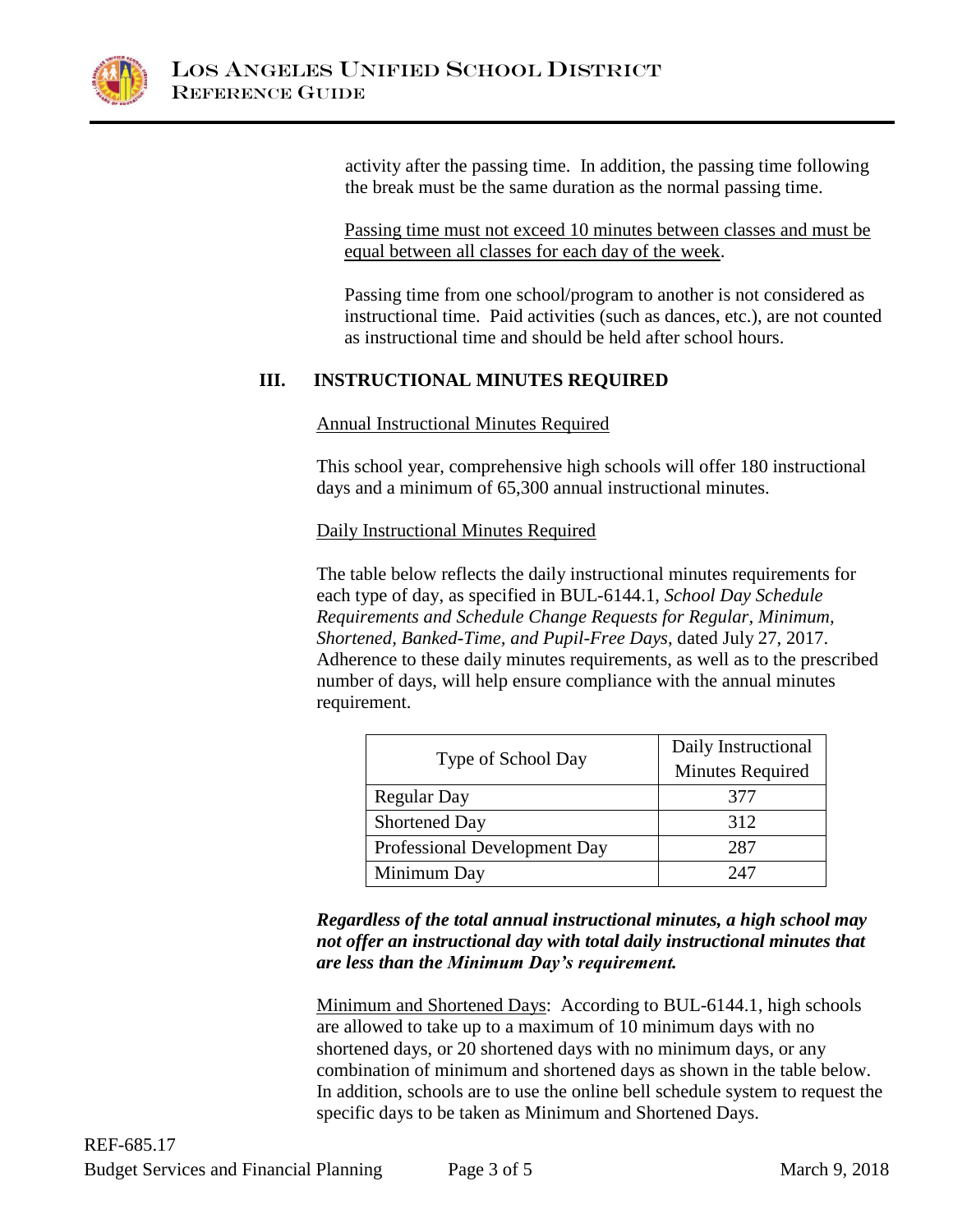

| 20 shortened days and 0 minimum day  |
|--------------------------------------|
| 18 shortened days and 1 minimum day  |
| 16 shortened days and 2 minimum days |
| 14 shortened days and 3 minimum days |
| 12 shortened days and 4 minimum days |
| 10 shortened days and 5 minimum days |
| 8 shortened days and 6 minimum days  |
| 6 shortened days and 7 minimum days  |
| 4 shortened days and 8 minimum days  |
| 2 shortened days and 9 minimum days  |
| 0 shortened day and 10 minimum days  |

Professional Development (PD) Days: The number of PD days is fixed at 14 and the specific PD dates are set each school year by the Division of Instruction. Schools must adhere to the established PD dates unless they have applied and been approved for a waiver to increase or decrease the number of PD days (see MEM-6680.2, *School Waivers for Alternative Configurations,* dated March 9, 2018 for details) or they have requested and been approved for alternate PD dates (requires submission of Attachment D of MEM-5788.8, *School-Site Professional Development Priorities-Banked Time Tuesdays for Middle and High Schools*, dated March 9, 2018). Schools must submit their printed, certified 2018-19 online bell schedule with their waiver request.

# **IV. ONLINE BELL SCHEDULE**

In order for the District to verify compliance with the instructional minutes requirement, each school must enter and certify all bell schedules online.

Continuing in the 2018-19 school year, schools will use the online bell schedule system to enter and certify their bell schedules. Step-by-step instructions for this system are available in the User Guide (click on this link to access: [http://achieve.lausd.net/Page/12894\)](http://achieve.lausd.net/Page/12894).

**Online bell schedules must be aligned with the meeting patterns in MiSiS and with the actual bell schedules implemented at the school.**

# **V. SCHOOL CERTIFICATION DUE DATE**

The due date for schools to certify their bell schedules is Monday, June 25, 2018. Schools should start working on their Shared Decision Making process early in order to finalize their 2018-19 bell schedules by the certification due date.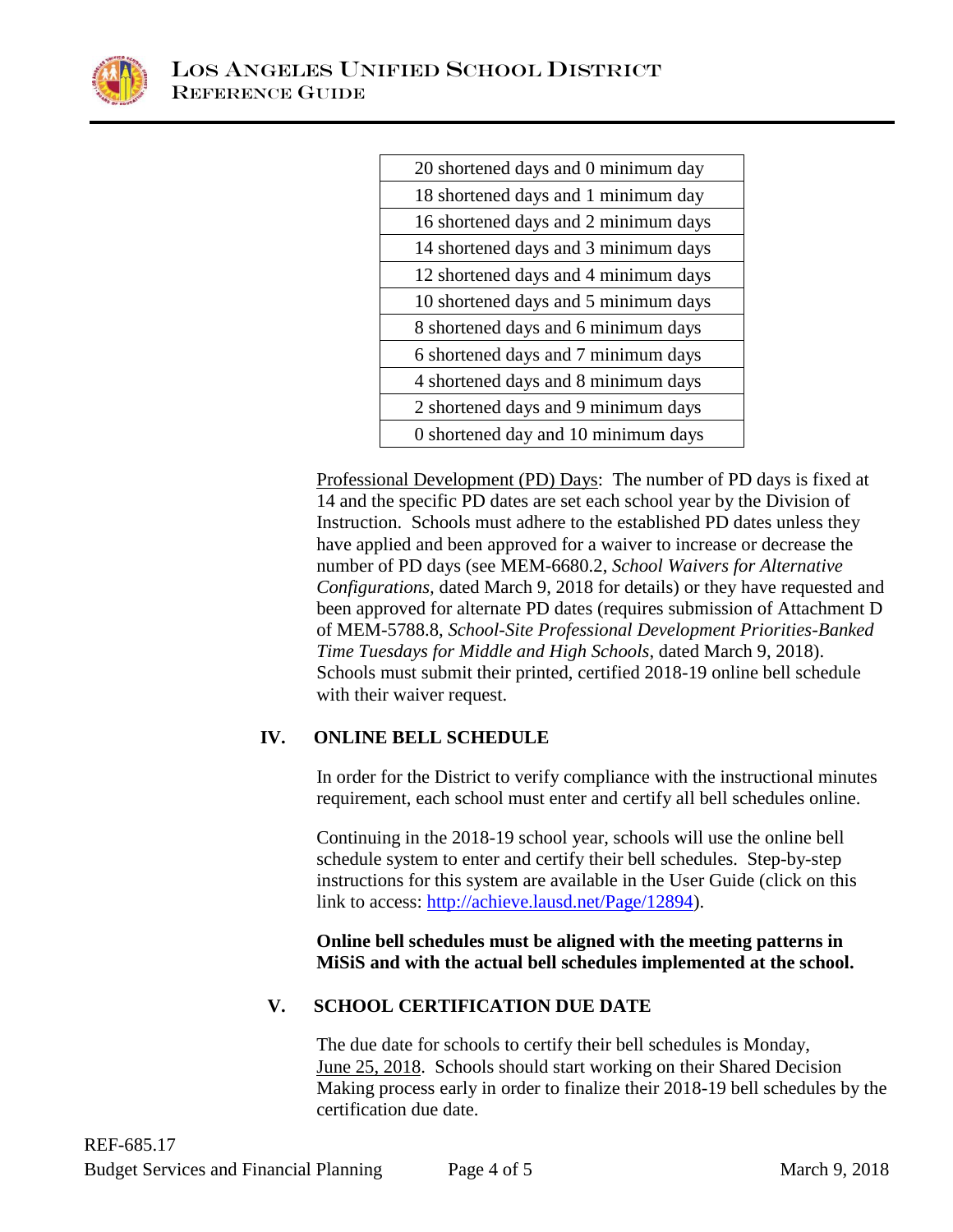

### **VI. RESPONSIBILITY FOR COMPLIANCE AND CERTIFICATION**

The school principal is responsible for ensuring that the bell schedules presented on the online bell schedule are the actual schedules for the 2018-19 school year. The school principal should also ensure that the daily and annual instructional minutes offered comply with the requirements and that the bell schedules are entered and certified online by the due date.

In any case where the instructional minutes are below the requirements, call the Attendance and Enrollment Section immediately for assistance and resolution. Any change in one or more of the schedules at any point in time during the school year should be communicated to Attendance and Enrollment Section before implementation to ensure compliance with the requirements.

### **VII. LOCAL DISTRICT (LD) MONITORING AND APPROVAL**

Schools' bell schedules are subject to review and approval by LD Instructional Directors or their designees. The due date to complete the review and approval of school-certified bell schedules is Friday, September 14, 2018.

LD Instructional Directors or designees have access to their schools' certified online bell schedules, and are able to monitor the progress of their schools' certifications through the online bell schedule program. LD Instructional Directors should ensure that their schools certify their bell schedules by the due date.

Refer to the Local Districts' User Guide for step-by-step instructions. This User Guide will be available in Budget Services' website by Monday, March 26, 2018.

**RELATED RESOURCES:** BUL-6144.1 School Day Schedule Requirements and Schedule Change Requests for Regular, Minimum, Shortened, Banked-Time, and Pupil-Free Days, dated July 27, 2017

- MEM-5788.8 School-Site Professional Development Priorities–Banked Time Tuesdays for Middle and High Schools (2018-2019), dated March 9, 2018
- MEM-6680.2 School Waivers for Alternative Configurations, dated March 9, 2018
- **ASSISTANCE:** For assistance or further information, contact Attendance and Enrollment Section at (213) 241-2115 or (213) 241-2196.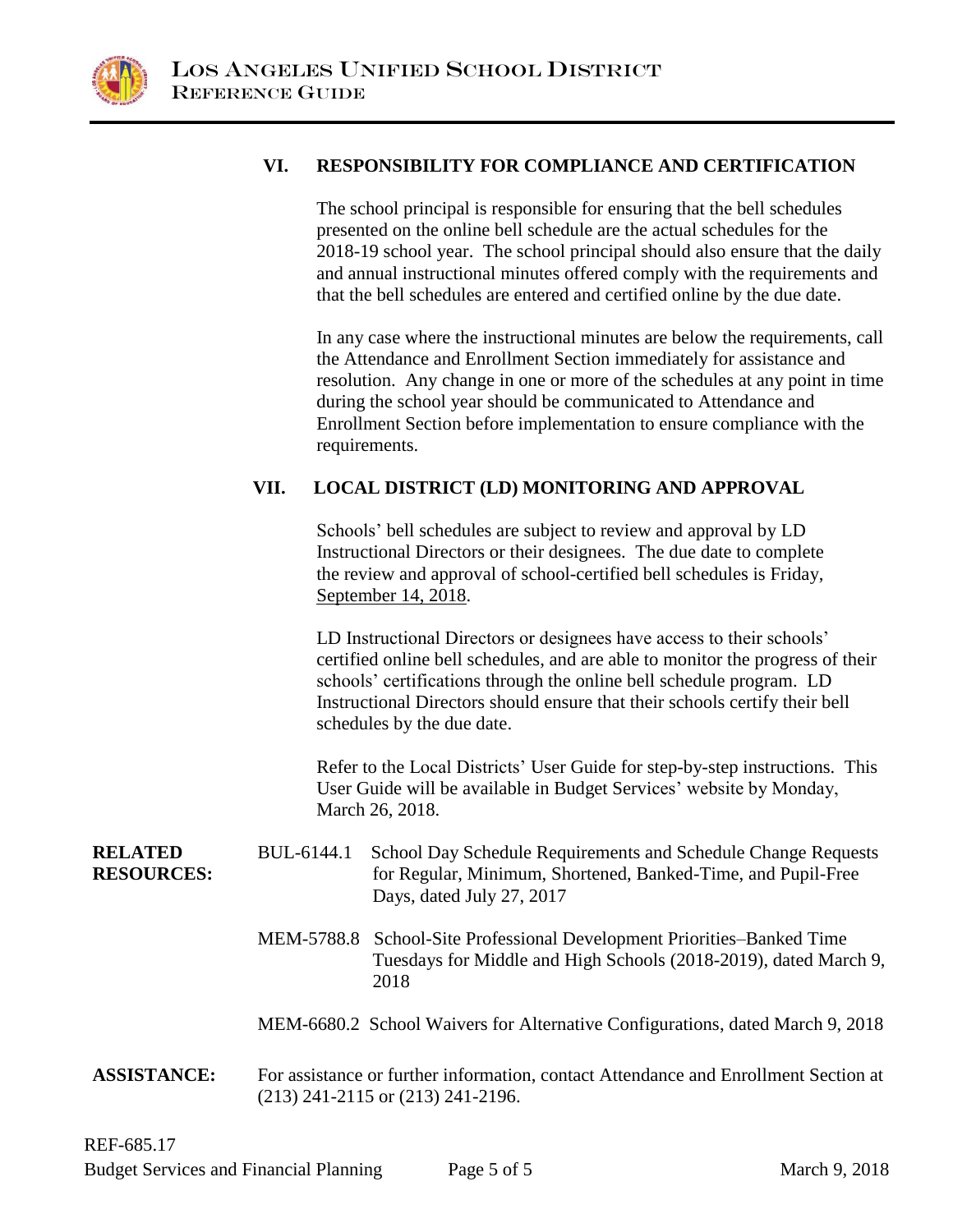

| <b>TITLE:</b>                   | Daily and Annual Instructional Minutes                                                    | <b>ROUTING:</b>                                                                      |
|---------------------------------|-------------------------------------------------------------------------------------------|--------------------------------------------------------------------------------------|
|                                 | Requirements and Certification of Bell                                                    | <b>LD Superintendents</b>                                                            |
|                                 | Schedules for Middle Schools -                                                            | LD Administrators of Instruction                                                     |
|                                 | School Year 2018-19                                                                       | LD Administrators of Operations                                                      |
|                                 |                                                                                           | <b>LD Instructional Directors</b>                                                    |
| <b>NUMBER:</b>                  | REF-684.17                                                                                | <b>Middle School Administrators</b>                                                  |
|                                 |                                                                                           | <b>School Administrative Assistants</b>                                              |
|                                 |                                                                                           | <b>Central Office Administrators and Staff</b>                                       |
| <b>ISSUER:</b>                  | Cheryl Simpson, Director                                                                  |                                                                                      |
|                                 | Budget Services & Financial Planning Division                                             |                                                                                      |
|                                 | Frances Gipson, Ph.D., Chief Academic Officer                                             |                                                                                      |
|                                 | Division of Instruction                                                                   |                                                                                      |
| DATE:                           | March 9, 2018                                                                             |                                                                                      |
| <b>PURPOSE:</b>                 | The purpose of this Reference Guide is:                                                   |                                                                                      |
|                                 | 1) to inform school administrators of the daily and annual instructional minutes          |                                                                                      |
|                                 | requirements as stated in Education Code sections 46201 and 46202 and District<br>policy, |                                                                                      |
|                                 | 2) to require schools to enter and certify their bell schedules online on or before the   |                                                                                      |
|                                 | due date,                                                                                 |                                                                                      |
|                                 | District Instructional Directors or designees, and                                        | 3) to require the review and approval of the schools' online bell schedules by Local |
|                                 | 4) to enable the District to determine compliance with the instructional minutes          |                                                                                      |
|                                 | requirements.                                                                             |                                                                                      |
|                                 |                                                                                           |                                                                                      |
| <b>MAJOR</b><br><b>CHANGES:</b> | This Reference Guide replaces REF-684.16, of the same subject, issued on                  |                                                                                      |
|                                 | Directors' approval of the 2018-19 bell schedules. User Guide and other bell              | May 22, 2017. It provides the due dates for schools' certification and Instructional |
|                                 | schedule-related documents may be accessed through the following link:                    |                                                                                      |
|                                 | http://achieve.lausd.net/Page/12894.                                                      |                                                                                      |

### **INSTRUCTIONS: I. BACKGROUND**

Education Code sections 46201 and 46202 state the annual instructional minutes requirements for various grade levels. In order for the District to verify compliance with these requirements, it is necessary that bell schedules be entered online. Non-compliance with the instructional minutes requirements may result in the State's imposition of a penalty on the District. The penalty is based not only on the school that is not in compliance but on the District's "grouped" grade levels, i.e., grades K-3,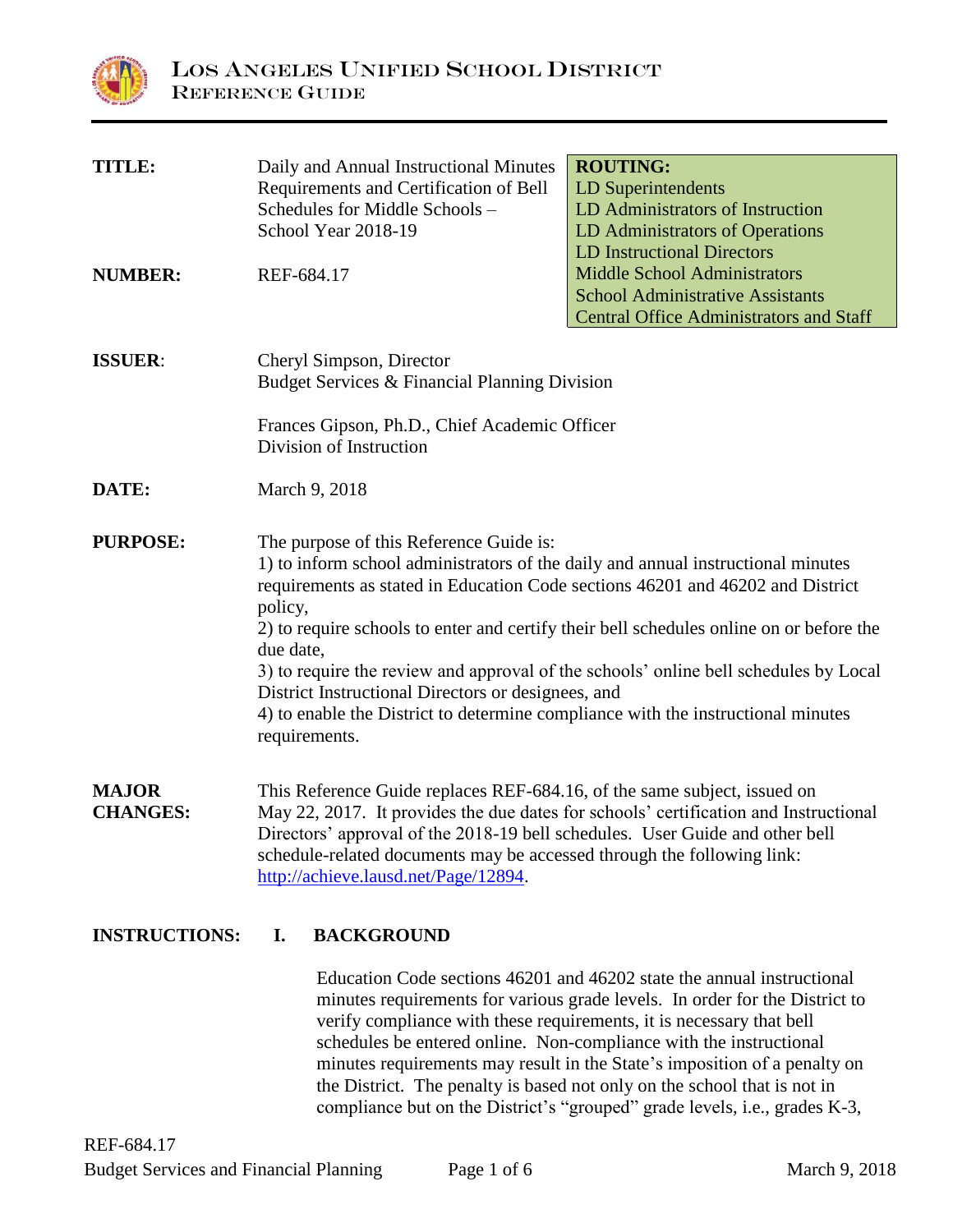

4-6, 7-8, or 9-12. For example, if a middle school with grades 7 and 8 offered insufficient instructional minutes, the District's penalty will be based on the District's total grades 7-8 Average Daily Attendance (ADA). The penalty for non-compliance could be a significant amount that may impact the District's finances.

In addition to the above, non-compliance may result in conflicts with bargaining unit contracts.

### **II. DEFINITION OF INSTRUCTIONAL TIME**

A. Actual Classroom Instruction

Actual classroom instruction is any regularly scheduled classroom activity offered under the direct supervision of a properly credentialed teacher employed by the District for the number of minutes established by the District. Only that time during which courses are required for all students is counted when determining instructional time.

B. Homeroom

Homeroom may be considered instructional activity and counted as instructional time if the activity is under the immediate supervision of a properly credentialed teacher, and students are regularly assigned with their attendance recorded and reported as part of the daily program schedule.

C. Nutrition and Lunch

Nutrition and lunch periods are not considered instructional activity. Lunch time activities in classrooms are not counted as instructional time.

D. Passing Time and Paid Activities

Passing time is that portion of the time between class periods in the same educational program in the same school day that is actual and necessary for students, as a group, to pass from the locations of their immediately preceding class sessions, to the locations of their immediately following class sessions. Only one passing time is authorized as instructional time for the periods before and after the lunch and nutrition breaks (usually the passing time following the break). However, the passing time must be distinct from the actual lunch and nutrition breaks, and students must return to an instructional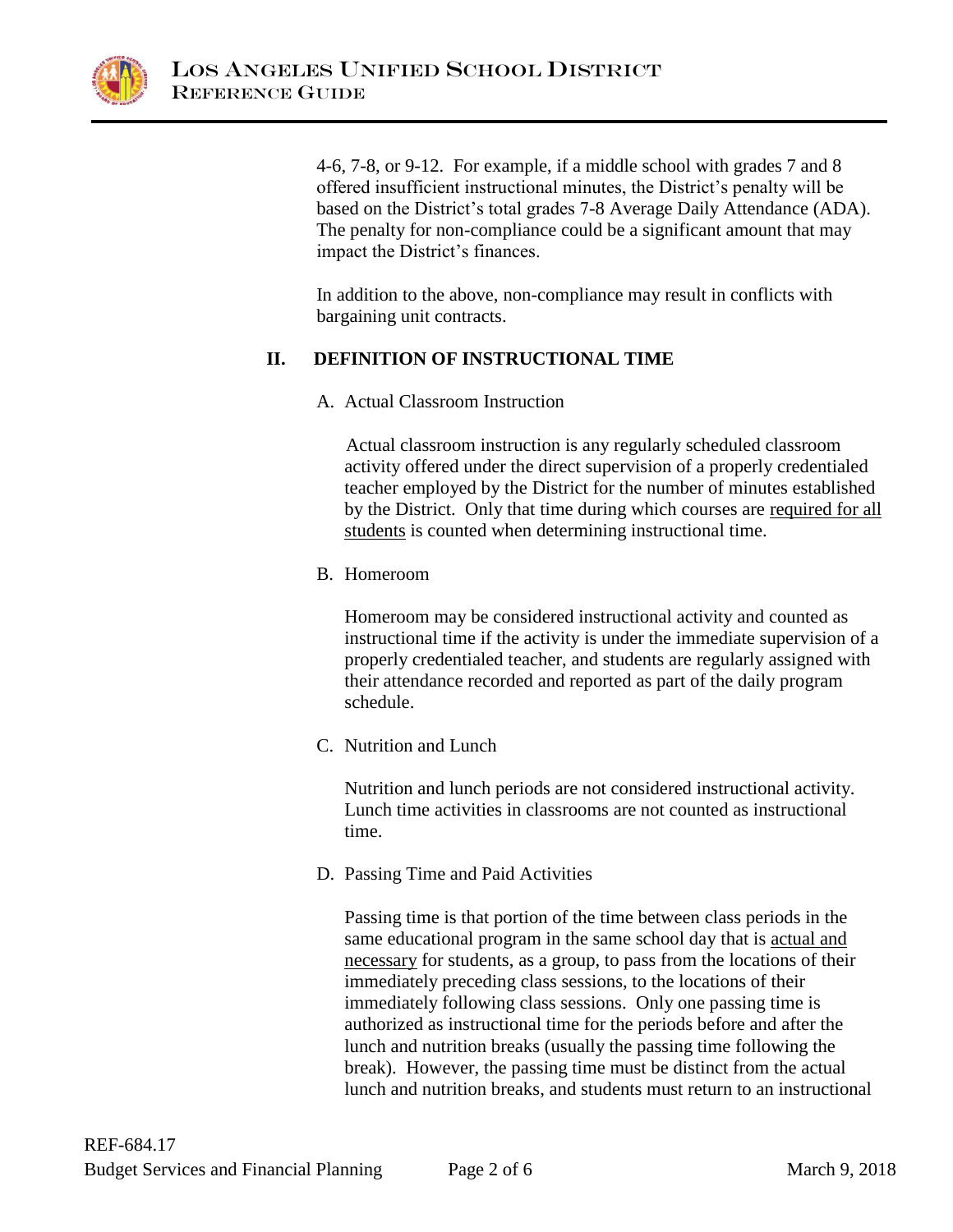

activity after the passing time. In addition, the passing time following the break must be the same duration as the normal passing time.

Passing time must not exceed 10 minutes between classes and must be equal between all classes for each day of the week.

Passing time from one school/program to another is not considered as instructional time. Paid activities (such as dances, etc.), are not counted as instructional time and should be held after school hours.

# **III. INSTRUCTIONAL MINUTES REQUIRED**

Annual Instructional Minutes Required

This school year, all middle schools will offer 180 instructional days. The table below indicates the minimum annual instructional minutes that will be offered by middle schools.

| Minimum Annual Instructional Minutes Required For Grades 6-8 |        |  |
|--------------------------------------------------------------|--------|--|
| Schools with no Common Planning Time                         | 65,300 |  |
| <b>Schools with Common Planning Time</b>                     | 62,160 |  |

Daily Instructional Minutes Required

The table below reflects the daily instructional minutes requirements for each type of day, as specified in BUL-6144.1, *School Day Schedule Requirements and Schedule Change Requests for Regular, Minimum, Shortened, Banked-Time, and Pupil-Free Days*, dated July 27, 2017. Adherence to these daily minutes requirements, as well as to the prescribed number of days, will help ensure compliance with the annual minutes requirement.

|                                 | Daily Instructional     |
|---------------------------------|-------------------------|
| Type of School Day              | <b>Minutes Required</b> |
| <b>Regular Day</b>              | 377                     |
| <b>Common Planning Time Day</b> | 317                     |
| <b>Shortened Day</b>            | 312                     |
| Professional Development Day    | 287                     |
| Minimum Day                     | 247                     |

*Regardless of the total annual instructional minutes, a middle school may not offer an instructional day with total daily instructional minutes that are less than the Minimum Day's requirement.*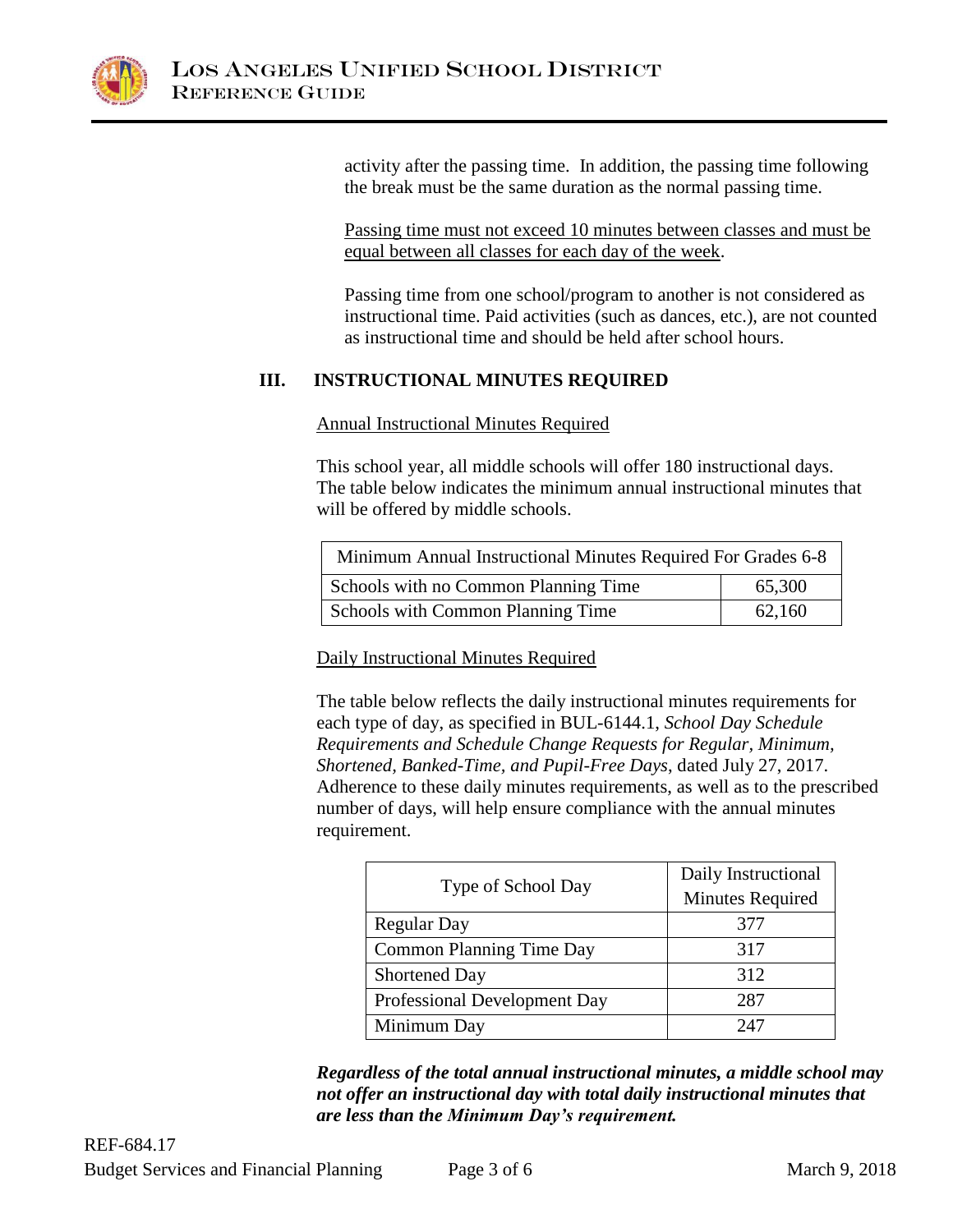

Minimum and Shortened Days: According to BUL-6144.1, middle schools, with or without Common Planning Time, are allowed to take up to a maximum of 10 minimum days with no shortened days, or 20 shortened days with no minimum days, or any combination of minimum and shortened days as shown in the table below. In addition, schools are to use the online bell schedule system to request the specific days to be taken as Minimum and Shortened Days.

| 20 shortened days and 0 minimum day  |
|--------------------------------------|
| 18 shortened days and 1 minimum day  |
| 16 shortened days and 2 minimum days |
| 14 shortened days and 3 minimum days |
| 12 shortened days and 4 minimum days |
| 10 shortened days and 5 minimum days |
| 8 shortened days and 6 minimum days  |
| 6 shortened days and 7 minimum days  |
| 4 shortened days and 8 minimum days  |
| 2 shortened days and 9 minimum days  |
| 0 shortened day and 10 minimum days  |

Professional Development (PD) Days: The number of PD days is fixed at 14 and the specific PD dates are set each school year by the Division of Instruction. Schools must adhere to the established PD dates unless they have applied and been approved for a waiver to increase or decrease the number of PD days (see MEM-6680.2, *School Waivers for Alternative Configurations,* dated March 9, 2018 for details) or they have requested and been approved for alternate PD dates (requires submission of Attachment D of MEM-5788.8, *School-Site Professional Development Priorities-Banked Time Tuesdays for Middle and High Schools*, dated March 9, 2018). Schools must submit their printed, certified 2018-19 online bell schedule with their waiver request.

Common Planning Time (CPT) Days: According to BUL-6144.1, CPT days are held on Thursdays, with 317 instructional minutes per CPT day. Deviation from this policy requires submission of a waiver request with the certified online bell schedule (see MEM-6680.2 for submission details).

# **IV. ONLINE BELL SCHEDULE**

In order for the District to verify compliance with the instructional minutes requirement, each school must enter and certify all bell schedules online.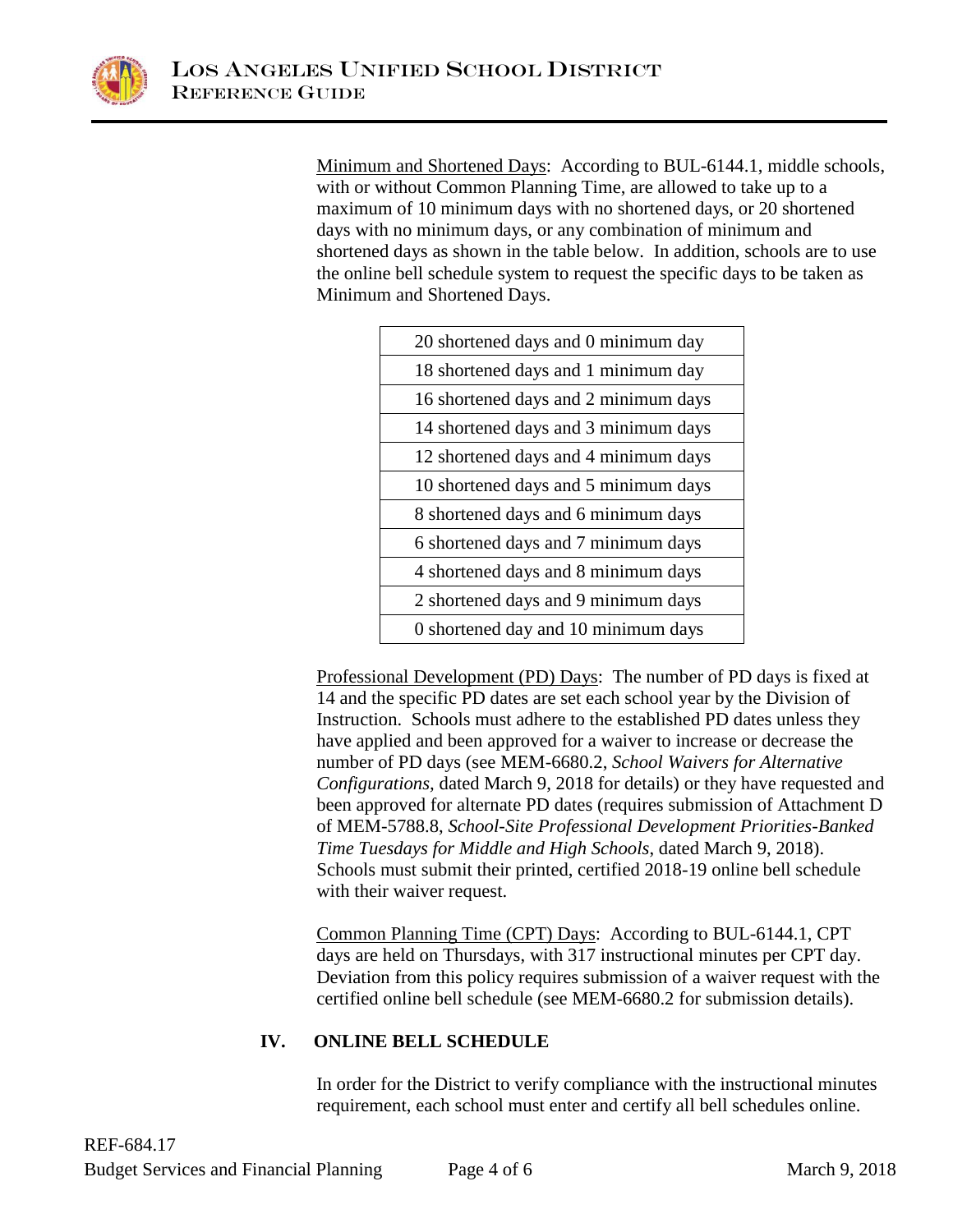

Continuing in the 2018-19 school year, schools will use the online bell schedule system to enter and certify their bell schedules. Step-by-step instructions for this system are available in the User Guide (click on this link to access: [http://achieve.lausd.net/Page/12894\)](http://achieve.lausd.net/Page/12894).

**Online bell schedules must be aligned with the meeting patterns in MiSiS and with the actual bell schedules implemented at the school.**

### **V. SCHOOL CERTIFICATION DUE DATE**

The due date for schools to certify their bell schedules is Monday, June 25, 2018. Schools should start working on their Shared Decision Making process early in order to finalize their 2018-19 bell schedules by the certification due date.

# **VI. RESPONSIBILITY FOR COMPLIANCE AND CERTIFICATION**

The school principal is responsible for ensuring that the bell schedules presented on the online bell schedule are the actual schedules for the 2018-19 school year. The school principal should also ensure that the daily and annual instructional minutes offered comply with the requirements and that the bell schedules are entered and certified online by the due date.

In any case where the instructional minutes are below the requirements, call the Attendance and Enrollment Section immediately for assistance and resolution. Any change in one or more of the schedules at any point in time during the school year should be communicated to Attendance and Enrollment Section before implementation to ensure compliance with the requirements.

# **VII. LOCAL DISTRICT (LD) MONITORING AND APPROVAL**

Schools' bell schedules are subject to review and approval by LD Instructional Directors or their designees. The due date to complete the review and approval of school-certified bell schedules is Friday, September 14, 2018.

LD Instructional Directors or designees have access to their schools' certified online bell schedules, and are able to monitor the progress of their schools' certification through the online bell schedule system. LD Instructional Directors should ensure that their schools certify their bell schedules by the due date.